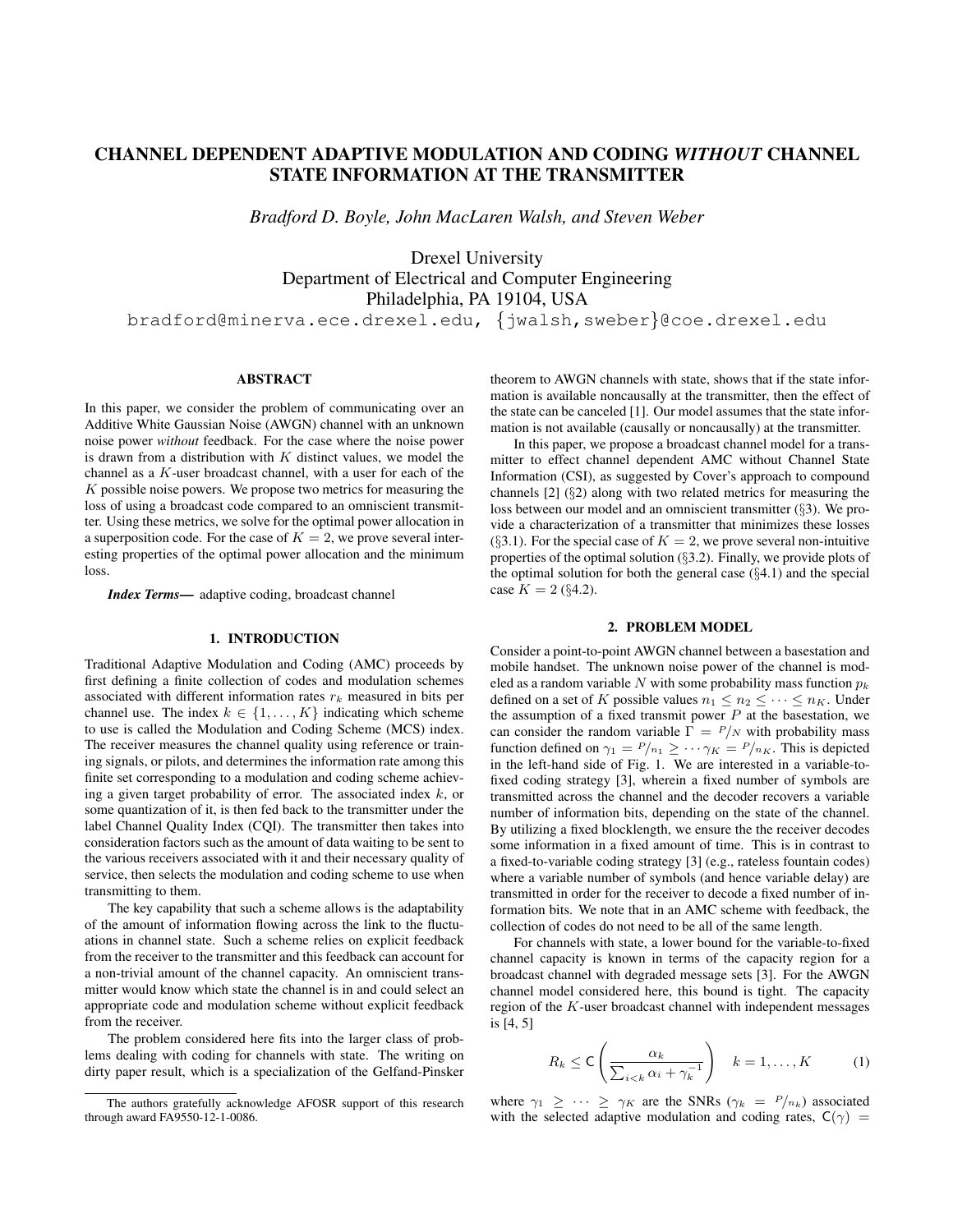

Fig. 1: Trying to guarantee messages with information rates that are a function of an unknown channel SNR can be understood as a broadcast channel model. The receivers on the right do not in reality simultaneously exist, however, the code must ensure a certain message is successfully received under each of the K possible channel states, and this can be thought of as reliably transmitting those messages to K simultaneous receivers.

 $\frac{1}{2} \log_2(1 + \gamma)$ , and  $\alpha \ge 0$  such that  $\sum_k \alpha_k = 1$ . By consider the superposition coding achievability proof of (1), we can understand the  $\alpha_k$ 's as being the fraction of the transmitter's total power P that is used for encoding the message for the  $k$ -th receiver. The message containing  $R_k$  bits is reliably decoded by all receivers  $1, \ldots, k$ ; that is, the k-th receiver reliably receives  $\sum_{i=k}^{K} R_k$  bits and in particular, all receivers reliably receive  $R_K$  bits and this can be interpreted as representing common information for all receivers.

## 3. GAP TO OMNISCIENCE

We must select a point on the Pareto frontier of (1) by selecting  $\alpha_k \geq 0, k = 1, \ldots, K$  such that  $\sum_k \alpha_k = 1$ , and we must additionally measure the capacity loss from not knowing the SNR and attempting to transmit a single message (with a single, fixed block length) that is capable of being decoded at several different SNRs as compared to an omniscient (i.e., perfect CSI estimation and instantaneous feedback) model. It is natural, then, to combine these two issues together by selecting the point in the rate region which minimizes an appropriately chosen loss metric.

If we have a prior distribution indicating the probability that the channel is in each of the  $K$  states, we could seek to minimize expected capacity loss

$$
J_{\mathbb{E},|\cdot|}(\boldsymbol{\alpha}) = \sum_{k=1}^{K} p_k \left( C(\gamma_k) - \sum_{i=k}^{K} C\left(\frac{\alpha_i}{\sum_{j
$$

where  $p_k$  is the probability of the channel being in state  $\gamma_k$ . The right-hand side of (2) is the difference between the variable-to-fixed channel capacity if the AWGN channel state were known to the transmitter and when the state is unknown [3].

#### 3.1. General Solution

Once we have selected an appropriate loss metric, we find  $\alpha_1, \ldots, \alpha_K$ by solving the following optimization

minimize 
$$
J(\alpha)
$$
  
\nsubject to  $\alpha_k \ge 0$   $k = 1,..., K$   
\n
$$
\sum_{k=1}^{K} \alpha_k = 1.
$$
\n(3)

We can alternatively express the expected capacity loss as

$$
J_{\mathbb{E},|\cdot|}(\mathbf{c}) = \mathbb{E}\left[\mathsf{C}\left(\Gamma\right)\right] - \sum_{k=1}^{K} f_k \mathsf{C}\left(\frac{c_k - c_{k-1}}{c_{k-1} + \gamma_k^{-1}}\right) \tag{4}
$$

where

$$
f_k \triangleq \sum_{i=1}^k p_i = \mathbb{P}\left[\Gamma \ge \gamma_k\right] \tag{5}
$$

and

$$
c_k = \sum_{i=1}^k \alpha_i, \quad \alpha_k = c_k - c_{k-1} \tag{6}
$$

We observe that only the negative sum in  $(4)$  depends on c, and hence we can minimize  $(4)$  by selecting the c that solves

$$
\begin{array}{ll}\text{maximize} & \sum_{k=1}^{K} f_k \mathsf{C} \left( \frac{c_k - c_{k-1}}{c_{k-1} + \gamma_k^{-1}} \right) \\ \text{subject to} & c_k \ge c_{k-1} \quad k = 1, \dots, K. \end{array} \tag{7}
$$

We note that the objective function in both (3) is not convex; as a simple counter example, let  $K = 2$ ,  $\gamma_1 = 2$ ,  $\gamma_2 = 1$ , and  $p_1 = \frac{1}{2}$ . The second derivative w.r.t.  $\alpha$  using these parameters is not positive semi-definite.

Theorem 1 *The solution to (7) is partially characterized by*

$$
c_k^* = \frac{f_k \gamma_k - f_{k+1} \gamma_{k+1}}{\gamma_k \gamma_{k+1} (f_{k+1} - f_k)}
$$
(8)

*if*  $c_{k-1}^*$  ≠  $c_k^*$  ≠  $c_{k+1}^*$  *with*  $c_0 = 0$  *and*  $c_K = 1$ *. Further, when the*  $f_k$ 's and  $\gamma_k$ 's are such that (8) is an increasing sequence in k, the *solution to (7) is is given as*

$$
c_k^* = \left[\frac{f_k \gamma_k - f_{k+1} \gamma_{k+1}}{\gamma_k \gamma_{k+1} (f_{k+1} - f_k)}\right]_0^1 \tag{9}
$$

 $where \begin{bmatrix} \cdot \end{bmatrix}^1_0 = \max\{ \min\{ \cdot, 1\}, 0\}.$ 

*Proof.* Forming the Lagrangian for this optimization we have

$$
L(c, \mu) = \sum_{k=1}^{K} f_k C\left(\frac{c_k - c_{k-1}}{c_{k-1} + \gamma_k^{-1}}\right) + \sum_{k=1}^{K} \mu_k (c_k - c_{k-1}). \tag{10}
$$

The first derivate of the Lagrangian w.r.t.  $c_k$  at  $c_k$  is equal to zero if and only if the following condition is true:

$$
(c_k - c_k^*) = (\mu_k - \mu_{k+1}) \frac{(c_k + \gamma_k^{-1})(c_k + \gamma_{k+1}^{-1})}{f_{k+1} - f_k}
$$
 (11)

The rest of the proof (which is omitted for brevity) proceeds by using the known sign of each of the terms in (11) to show that the unique stationary point has either  $c_k = 0$ ,  $c_k = c_k^*$ , or  $c_k = 1$ .  $\Box$ *Remark.* The requirement in Theorem 1 that the  $f_k$ 's and  $\gamma_k$ 's are such that  $(8)$  is an increasing sequence in k holds true in some natural cases of interest. If we consider uniformly distributed ( $p_k = 1/K$ ), exponentially spaced SNRs ( $\gamma_k = \delta^{K-k} \gamma_K$  with  $\delta > 1$ ), then (8) becomes

$$
c_k^* = \frac{k(\delta - 1) - 1}{\delta^{K - k}\gamma_K}
$$

which is increasing in  $k$ .

A closely related metric is the fractional expected capacity loss

$$
J_{\%,\mathbb{E}}\left(\boldsymbol{\alpha}\right) = \frac{J_{\mathbb{E},\left|\cdot\right|}\left(\boldsymbol{\alpha}\right)}{\sum_{k=1}^{K} p_k \mathsf{C}(\gamma_k)}
$$
(12)

which is the expected capacity loss multiplied by a scalar that does not depend on  $\alpha$  and so has the same optimal  $\alpha$ .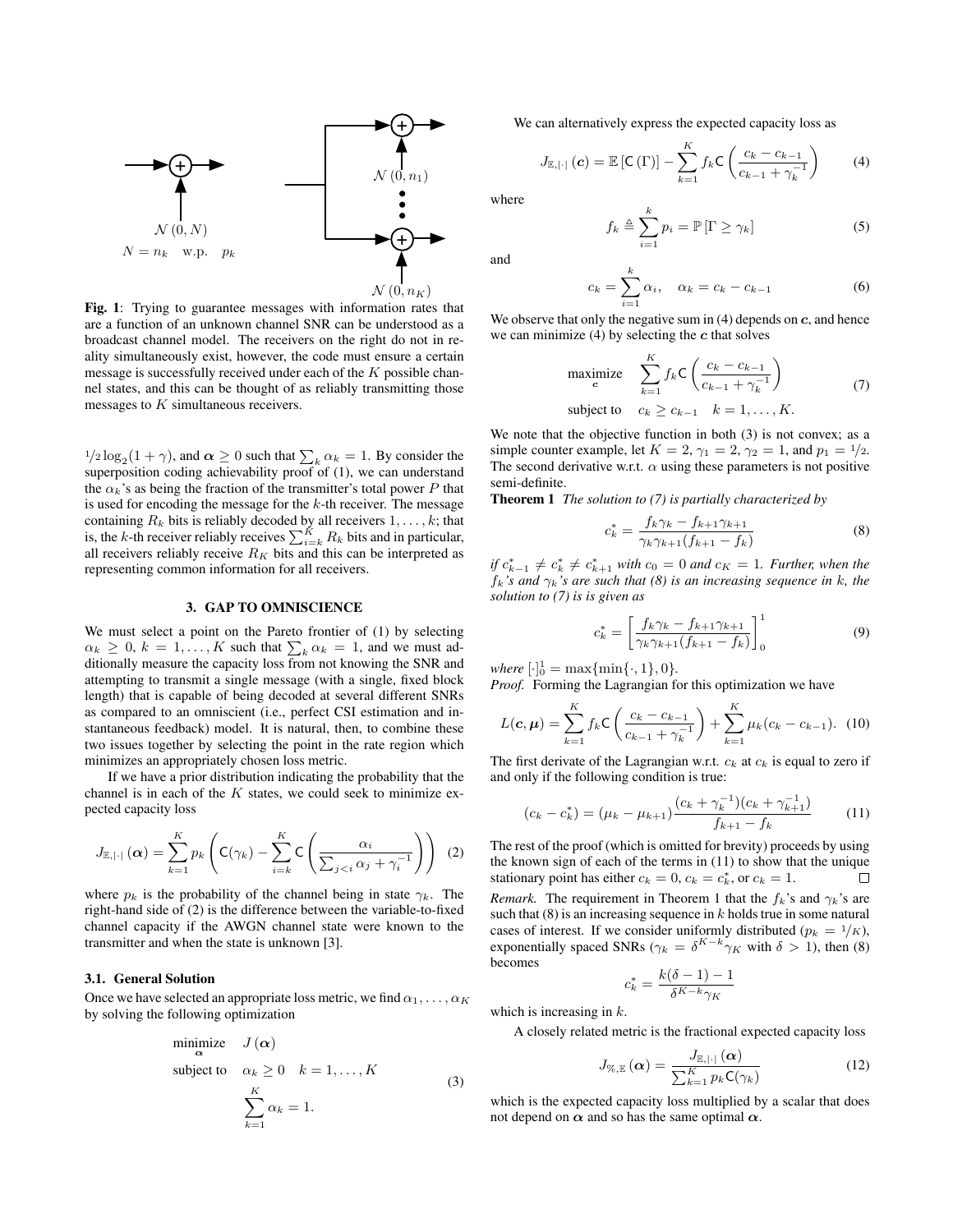## 3.2. Channels with Two States

We now consider in detail the special case where the channel is in one of two possible states ( $K = 2$ ). We will write  $\gamma_1 = \delta \gamma_2$  for some  $\delta \geq 1$  and consider how the selected point on the Pareto frontier of (1) and the resulting minimum loss behave as a function of δ for the fixed parameters  $γ_2$  and  $p_1$  (i.e., the probability of being in the better state). For the case of two users, a point on the Pareto frontier is parameterized by  $\alpha = (\alpha_1, \alpha_2) = (\alpha, 1 - \alpha)$ .

**Corollary 1** *For*  $K = 2$  *and*  $\gamma_1 = \delta \gamma_2$ ,  $\delta \ge 1$ *, the*  $\alpha$  *that minimizes (2) and (12) is given as*

$$
\alpha^* = \left[\frac{p_1 \delta - 1}{\delta \gamma_2 (1 - p_1)}\right]_0^1 \tag{13}
$$

**Proposition 1** *For*  $K = 2$  *and*  $\gamma_1 = \delta \gamma_2$ ,  $\delta \ge 1$ , (*i*)  $\alpha^* = 0$  *for*  $1 \leq \delta \leq \frac{1}{p_1}$ ; (ii) If  $p_1 < 1$  then  $\alpha^*$  is monotone increasing in  $\delta$ , *and; (iii)* If  $p_1 \leq \frac{\gamma_2}{\gamma_2+1}$ *, then* 

$$
\lim_{\delta \to \infty} \alpha^* = \frac{p_1}{\gamma_2 (1 - p_1)}.
$$
\n(14)

*If*  $p_1 > \frac{\gamma_2}{\gamma_2 + 1}$ *, then* 

$$
\alpha^*|_{\delta = \frac{1}{p_1 - \gamma_2(1 - p_1)}} = 1. \tag{15}
$$

 $\Box$ 

 $\Box$ 

 $\Box$ 

*Proof.* Omitted for brevity.

The first part of Proposition 1 says the the better SNR ( $\gamma_1$ ) needs to be larger than worse SNR ( $\gamma_2$ ) by a minimum amount before the transmitter should allocate any of its power to encoding a message for this better channel. This threshold is inversely proportional to the probability of the high SNR — the less likely  $\Gamma = \gamma_1$ , the larger  $\gamma_1$ needs to be before the transmitter will allocate power for this channel state. The last part of Proposition 1 says that unless the probability of being in the better state is sufficiently high, the transmitter should not allocate all of its power for this channel despite how much better the channel may be. Conversely, if the probability of  $\Gamma = \gamma_1$  is high enough then there exists a threshold on  $\gamma_1$  above which the transmitter should allocate all of its power to that state.

**Proposition 2** *For*  $K = 2$  *and*  $\gamma_1 = \delta \gamma_2$  *with*  $\delta \geq 1$ *, the expected capacity loss*  $J_{\mathbb{E},|\cdot|}(\alpha^*)$  *is: (i)* 

$$
J_{\mathbb{E},|\cdot|}(\alpha^*)\big|_{\delta=1} = 0; \tag{16}
$$

*(ii) increasing in*  $\delta$ *, and; (iii) bounded as*  $\delta \rightarrow \infty$ *. In particular, if*  $p_1 \leq \frac{\gamma_2}{\gamma_2+1}$ 

$$
\lim_{\delta \to \infty} J_{\mathbb{E}, |\cdot|}(\alpha^*) = \frac{p_1}{2} \log_2 \left( \frac{\gamma_2 (1 - p_1)}{(1 + \gamma_2) p_1} \right) - \frac{1}{2} \log_2 (1 - p_1)
$$
\n(17)

*and if*  $p_1 > \frac{\gamma_2}{\gamma_2+1}$ 

$$
\lim_{\delta \to \infty} J_{\mathbb{E}, |\cdot|} (\alpha^*) = \frac{1 - p_1}{2} \log_2 (1 + \gamma_2)
$$
 (18)

*Proof.* Omitted for brevity.

**Proposition 3** *For*  $K = 2$  *and*  $\gamma_1 = \delta \gamma_2$  *with*  $\delta \geq 1$ *, the expected capacity* E [C( Γ )] *is positive, monotonically increasing in* δ*, and approaches*  $\infty$  *as*  $\delta \to \infty$ *.* 

*Proof.* Immediately the properties of 
$$
\log_2(x)
$$
.  $\Box$ 

**Proposition 4** *For*  $K = 2$  *and*  $\gamma_1 = \delta \gamma_2$  *with*  $\delta \geq 1$ *, the fractional expected capacity loss*  $J_{\%,\mathbb{E}}(\boldsymbol{\alpha})$  *is: (i) increasing in*  $\delta$  *for*  $1 \leq \delta \leq$  $1/p_1$ *; (ii) non-monotonic in*  $\delta$ *, and; (iii)* 

$$
\lim_{\delta \to \infty} J_{\%,\mathbb{E}}(\alpha) = 0 \tag{19}
$$

*Proof.* Omitted for brevity.



Fig. 2: Minimum expected capacity loss  $J_{\mathbb{E},|\cdot|}(\alpha^*)$  as a function of maximum SNR  $(\gamma_1)$  and the number  $(K)$  of AMC levels. The minimum SNR was  $\gamma_K = 0$  dB.



Fig. 3: Minimum fractional expected capacity loss  $J_{\%,\mathbb{E}}(\alpha^*)$  as a function of maximum SNR ( $\gamma_1$ ) and the number (K) of AMC levels. The minimum SNR was  $\gamma_K = 0$  dB.

#### 4. RESULTS

In this section, we present plots of the minimum expected capacity loss and minimum fractional expected capacity loss for general K and specifically for  $K = 2$ .

#### 4.1. K-State Channel Results

Fig. 2 shows the minimum expected capacity loss and Fig. 3 shows the minimum fractional expected capacity loss plotted as functions of  $\gamma_1$  in dB for different values of K. In both plots,  $\gamma_K = 0$  dB and  $\gamma_2, \ldots, \gamma_{K-1}$  are evenly spaced (in dB) between  $\gamma_1$  and  $\gamma_K$ . The assumed prior distribution was the discrete uniform distribution (i.e.,  $p_k = 1/k$ . From Fig. 2, we observe that the minimum expected capacity loss is increasing in  $\gamma_1$  and for small values of  $\gamma_1$  (i.e.,  $\gamma_1 \leq$ 5 dB), the minimum expected capacity loss looks linear in  $\gamma_1$  and independent of  $K$ . From Fig. 3, we observe that, like Fig. 2, for  $\gamma_1 \leq 5$  dB, the minimum fractional expected capacity loss looks linear in  $\gamma_1$  and independent of K. Unlike Fig. 2, the minimum fractional expected capacity loss is *not* monotonic in  $\gamma_1$ .

## 4.2. Two-State Channel Results

For all plots in this section,  $p_1 = 1/2$  and show results for: (i)  $\gamma_2 =$  $-3$  dB, shown in solid red line; (ii)  $\gamma_2 = 0$  dB, shown in dashed blue line, and; (iii)  $\gamma_2 = 3$  dB, shown in dotted green line. . With